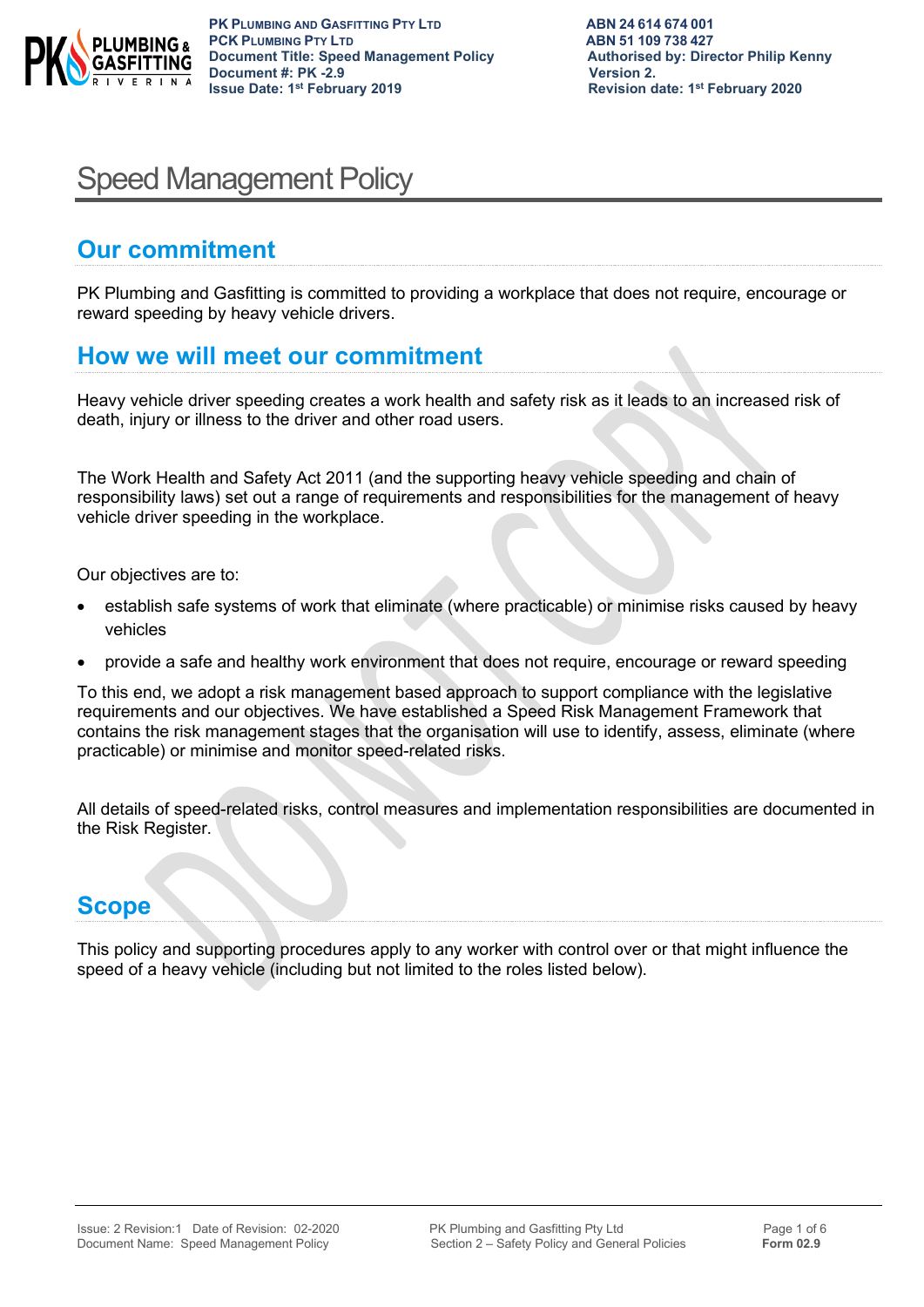

# **Responsibilities**

PK Plumbing and Gasfitting has identified the following roles within our organisation with obligations for speed management, as:

- employer of the driver of the vehicle/prime contractor of the driver/operator of the vehicle/person conducting a business or undertaking (PCBU) referred to as 'the Transport Company'
- driver/scheduler manager
- loading manager
- driver of the vehicle
- scheduler of goods for transport by the vehicle and/or the vehicle driver
- packer of goods to be loaded on to the vehicle
- loader of goods on to the vehicle
- unloader of goods from the vehicle
- consignor/consignee of goods for transport by the vehicle

### **Transport Company Responsibilities**

*The 'transport company' includes the employer, prime contractor, operator and/or PCBU. In our organisation this responsibility is accepted Philip Kenny, Director and other operators including John Beale, Cade Priest, Keyan Tuckett, Steven Conte and William Tyrell.*

The Transport Company must ensure that:

- they take all reasonable steps to ensure a driver complies with speed requirements
- all workers with control or influence over driver speed are appropriately trained
- rewards, incentives or payment schemes that encourage speeding are removed
- schedules, rosters and trip plans do not require drivers to exceed speed limits
- timeslots and delivery times do not put pressure on drivers to exceed speed limits
- consignors and consignees do not put pressure on drivers to exceed speed limits
- contingency plans are developed to deal with scheduling issues and problems with meeting deadlines
- drivers are able to report delays or other problems
- vehicle speed limiters (if installed) are functioning and maintained
- parking, queuing and loading/unloading practices are streamlined to minimise delays
- all elements of the Speed Risk Management Framework are monitored on an ongoing basis and reviewed on a regular basis to ensure continued compliance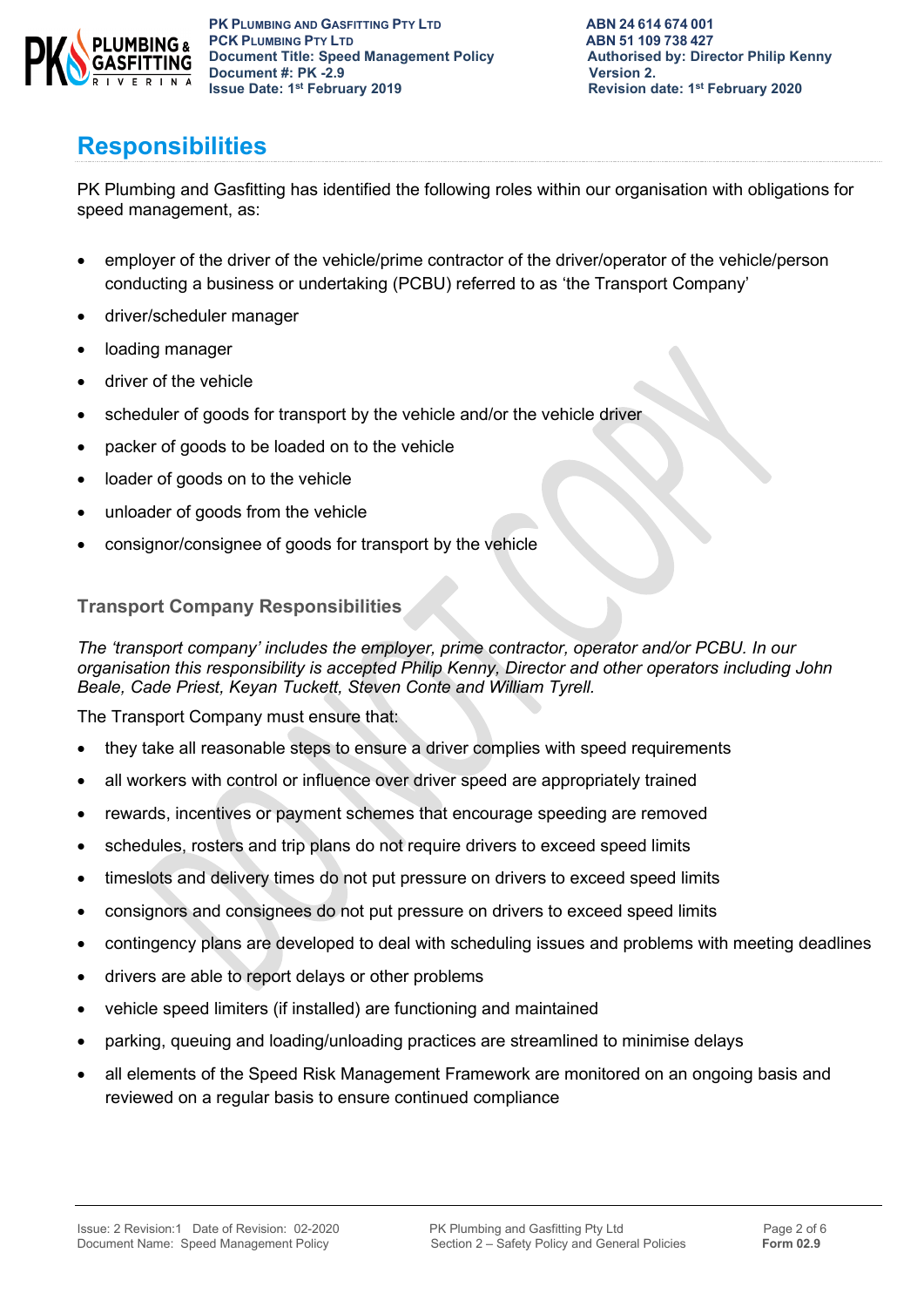

**PK PLUMBING AND GASFITTING PTY LTD ABN 24 614 674 001 PCK PLUMBING PTY LTD**<br> **PCK PLUMBING PTY LTD**<br> **Document Title: Speed Management Policy Authorised by: Director Philip Kenny Document Title: Speed Management Policy Document #: PK -2.9 CONSERVING SERVING VERSION 2.**<br> **Property** 1ssue Date: 1<sup>st</sup> February 2019

**Driver/Scheduler Manager Responsibilities**

*The rivers/scheduler manager is a worker who supervises the activities of drivers and/or schedulers. In our organisation this responsibility is accepted by all staff with a heavy vehicle licence.*

The Driver/Scheduler Manager must:

- ensure this Speed Management Policy and the Speed Risk Management Framework are effectively implemented within their area of control
- accept accountability for ensuring that the workplace under their control is safe and free from speedrelated risks
- accept accountability for ensuring that the behaviour of workers under their control is safe and free from speed-related risks
- monitor and review the elements of the Speed Risk Management Framework within their area of control (e.g. review of rosters and inspection of speed limiters)
- consult with their team when implementing new systems of work (e.g. new scheduling practices)
- resolve or appropriately escalate speed-related issues promptly

### **Loading Manager Responsibilities**

*The loading manager is a worker who supervises the activities of loaders or unloaders. In our organisation this responsibility is accepted by all staff with a heavy vehicle licence.*

The Loading Manager must:

- ensure loading and unloading arrangements do not require drivers to speed
- ensure loading and unloading times and delays are regularly reviewed
- identify and promptly resolve loading and unloading bottlenecks
- notify the driver and/or scheduler immediately of any loading delays or potential missed timeslots
- contact the transport company if the truck does not arrive on time and advise them of the next available timeslot or the delay time

### **Driver Responsibilities**

*The driver is a worker who drives the heavy vehicle and transports the load to its destination by road. In our organisation this responsibility is accepted by all staff with a heavy vehicle licence.*

The driver must ensure they:

- observe speed limits at all times
- demonstrate safe and responsible driving behaviour at all times
- understand whether they can complete the journey/make the timeslot in time without exceeding the speed limit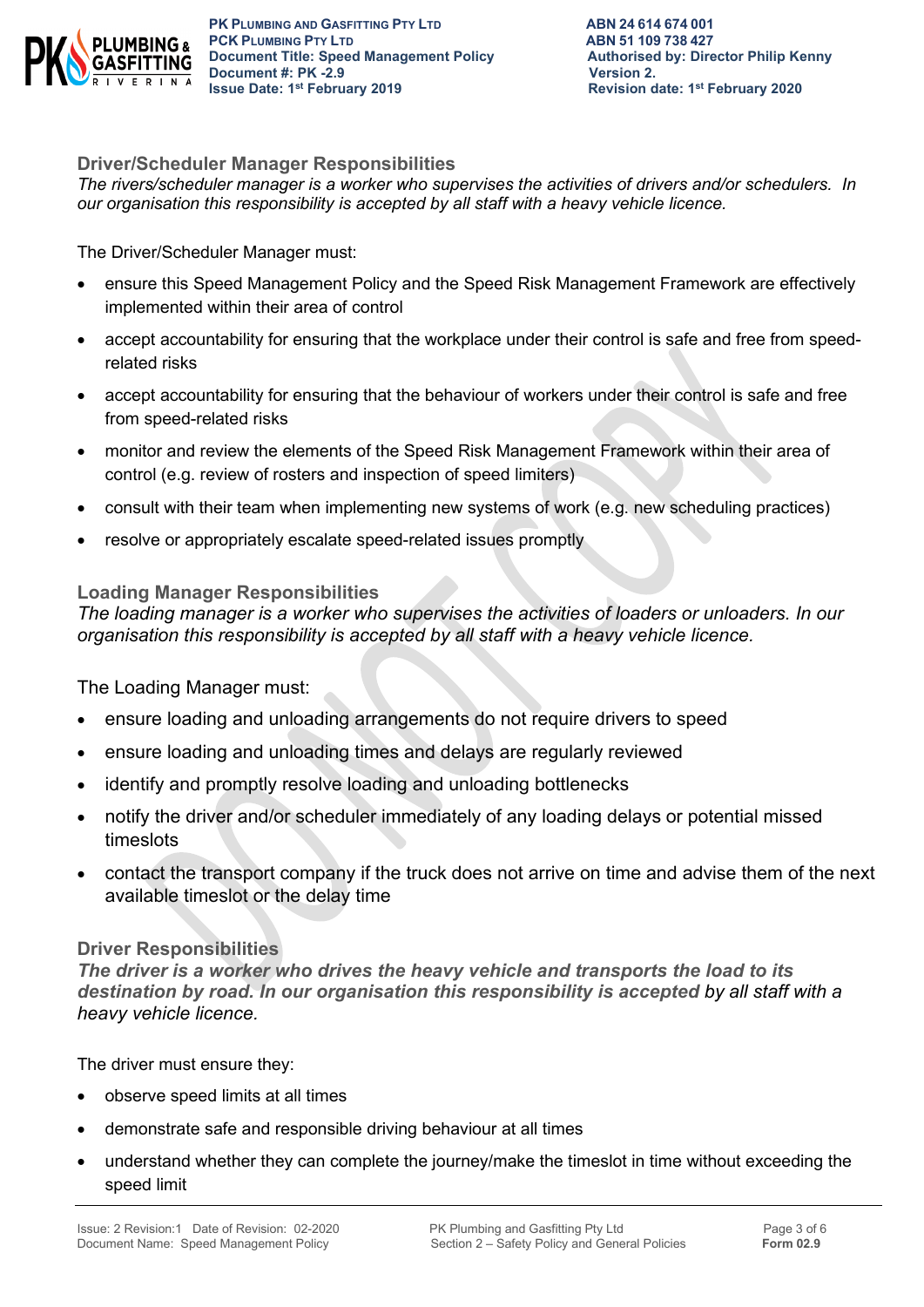

**PK PLUMBING AND GASFITTING PTY LTD ABN 24 614 674 001 PCK PLUMBING PTY LTD**<br> **PCK PLUMBING PTY LTD**<br> **Document Title: Speed Management Policy Authorised by: Director Philip Kenny Document Title: Speed Management Policy Document #: PK -2.9 CONSERVING SERVING VERSION 2.**<br> **Property** 1ssue Date: 1<sup>st</sup> February 2019

• communicate any concerns about the scheduling or journey or any other potential or actual issues or delays to the Transport Company promptly

#### Scheduler Responsibilities

*The scheduler is a worker who has influence or control over the delivery time (often the person who schedules the transport of goods by road). In our organisation this responsibility is accepted by all staff with a heavy vehicle licence.*

The scheduler must ensure that:

- schedules do not require drivers to exceed the speed limit
- delivery times do not put pressure on drivers to exceed the speed limit
- contingency plans are developed to deal with scheduling issues and problems with meeting deadlines
- drivers are able to report delays or other problems
- they communicate with the packer, loader, consignor, consignee and driver to co-ordinate consignment schedule details and provide feedback on the accuracy of the information provided
- consignors and/or consignees are advised of any concerns about requested delivery times

#### **Packer Responsibilities**

*The packer is a worker who packs and prepares the goods prior to loading. In our organisation this responsibility is accepted by all staff with a heavy vehicle licence.*

The packer must ensure that the load is:

- packed in a timely manner, without unnecessary delays
- packed and ready to be loaded at the agreed loading time

#### **Loader Responsibilities**

*The loader is a worker who is responsible for loading the goods into or onto the vehicle. In our organisation this responsibility is accepted by all staff with a heavy vehicle licence.*

The loader must ensure that the load is:

- ready to be loaded at the agreed loading time
- loaded in a timely manner, without unnecessary delays

#### **Unloader Responsibilities**

*The unloader is a worker who is responsible for unloading the goods from the vehicle. In our organisation this responsibility is accepted by all staff with a heavy vehicle licence.*

The unloader must ensure that the load is:

• unloaded in a timely manner, without unnecessary delays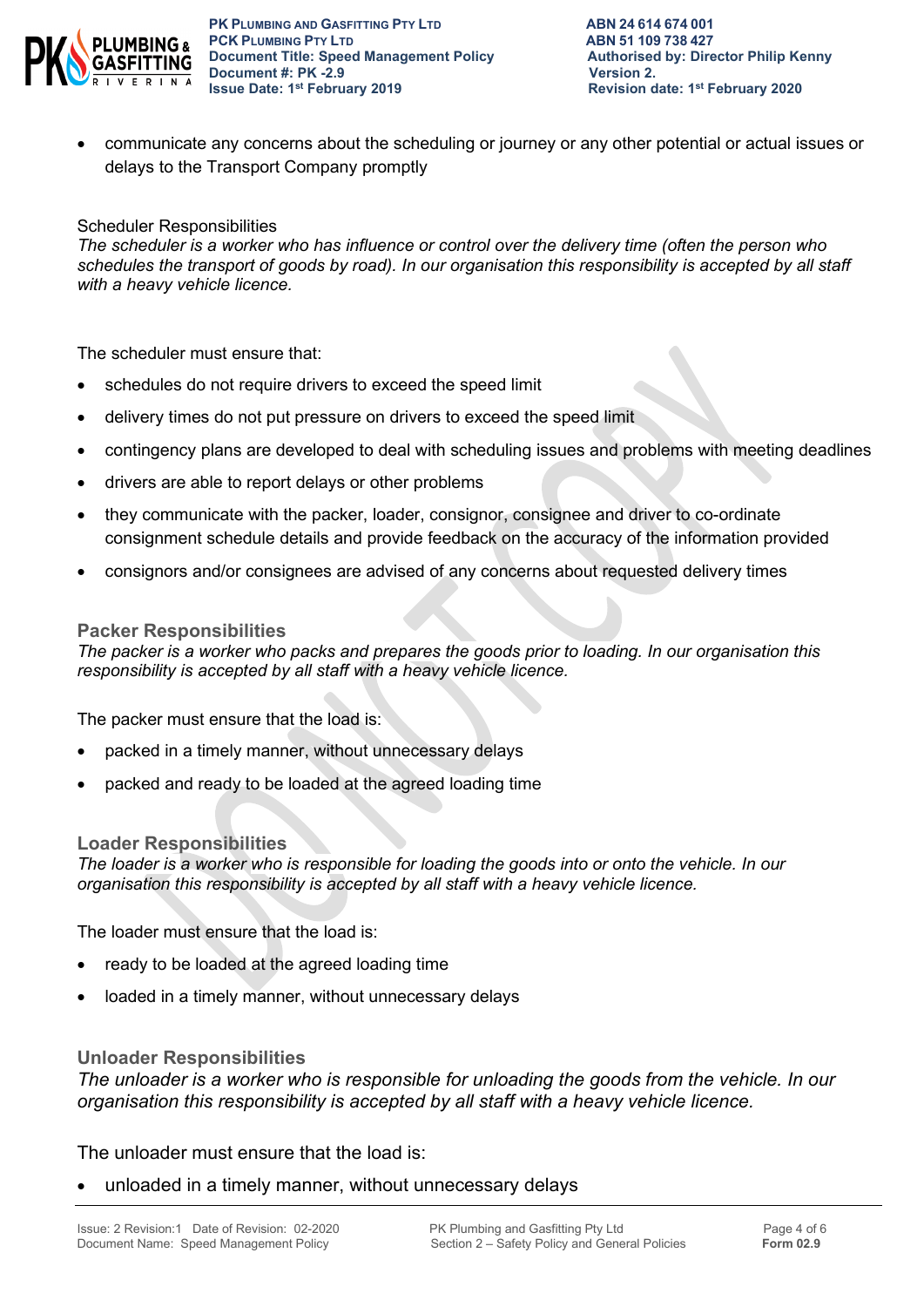

**PK PLUMBING AND GASFITTING PTY LTD ABN 24 614 674 001 PCK PLUMBING PTY LTD**<br> **PCK PLUMBING PTY LTD**<br> **Document Title: Speed Management Policy Authorised by: Director Philip Kenny Document Title: Speed Management Policy Document #: PK -2.9 CONSERVING SERVING VERSION 2.**<br> **Property** 1ssue Date: 1<sup>st</sup> February 2019

**Revision date: 1st February 2020** 

**Consignor/Consignee Responsibilities**  *The Consignor is the person or company who dispatches the goods for delivery. The Consignee is the person or company who orders and/or receives the goods.* 

The consignor/consignee must ensure that:

- the delivery request does not require (or incentivise) the driver to exceed the speed limit
- orders are placed in a timely manner to allow for dispatch that can meet delivery requirements
- appropriate time is factored for the job to be completed without requiring the driver to speed
- accurate information is provided to the scheduler to enable them to comply with the Chain of Responsibility laws
- contingency plans are developed to deal with scheduling issues and problems with meeting deadlines
- contracts include speed compliance and monitoring

Supporting policies and procedures

This policy operates within the Risk Management Framework outlined in the Risk Management Policy and Procedure and the Work Health and Safety Policy.

This policy should be read and followed in conjunction with the:

- Chain of Responsibility Policy
- Speed Management Procedure
- Fatigue Management Policy and Procedure
- Load Management Policy and Procedure
- Hazard Observation Procedure
- Incident Management Procedure

### **Implementation and evaluation**

PK Plumbing and Gasfitting will ensure this Policy is reviewed and evaluated for its effectiveness in delivering policy objectives on an annual basis or earlier in the event of major changes to the legislation or our organisation structure and operations.

### **Policy authorised by: Philip Kenny (Director)**

Signature:  $V: \text{Ker}\mathcal{L}$ 

Policy issue date: 28<sup>th</sup> February 2020